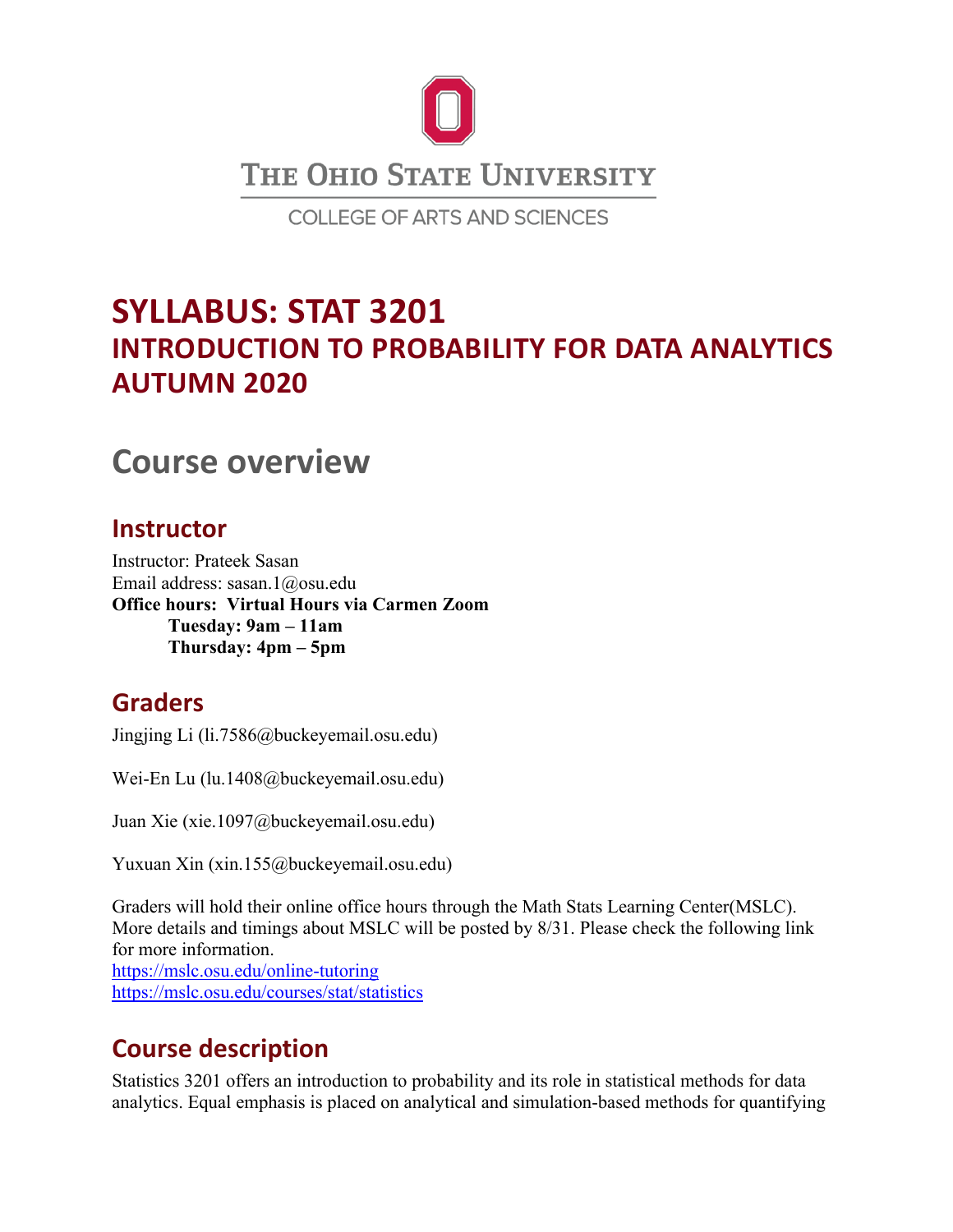uncertainty. Approaches to assessing the accuracy of simulation methods are discussed. Students should have some prior knowledge of basic programming. Applications of probability and sampling to big-data settings are also discussed.

## **Course learning outcomes**

By the end of this course, students should successfully be able to:

- 1. Quantify uncertainty about events using mathematical descriptions of probability.
- 2. Quantify uncertainty about events using simulation methods.
- 3. Assess the quality and accuracy of simulation-based descriptions of uncertainty.
- 4. Update a description of uncertainty based on new information.
- 5. Identify appropriate probability models for experiments/data and summarize expected outcomes from such models.
- 6. Use correlation and conditional expectation to describe the relationship between two random variables.
- 7. Quantify uncertainty about summary statistics for large data sets.

### **Course materials**

**Required textbook:**

**Mathematical Statistics with Applications** (7th edition) by Wackerly, Mendenhall and Sheaffer.

## **Course technology**

For help with your password, university e-mail, Carmen, or any other technology issues, questions, or requests, contact the OSU IT Service Desk. Standard support hours are available at [https://ocio.osu.edu/help/hours,](https://ocio.osu.edu/help/hours) and support for urgent issues is available 24x7.

- **Self-Service and Chat support:** <http://ocio.osu.edu/selfservice>
- **Phone:** 614-688-HELP (4357)
- **Email:** [8help@osu.edu](mailto:8help@osu.edu)
- **TDD:** 614-688-8743

**Baseline technical skills necessary for online courses**

- Basic computer and web-browsing skills
- Navigating Carmen

#### **Technology skills necessary for this specific course**

• CarmenZoom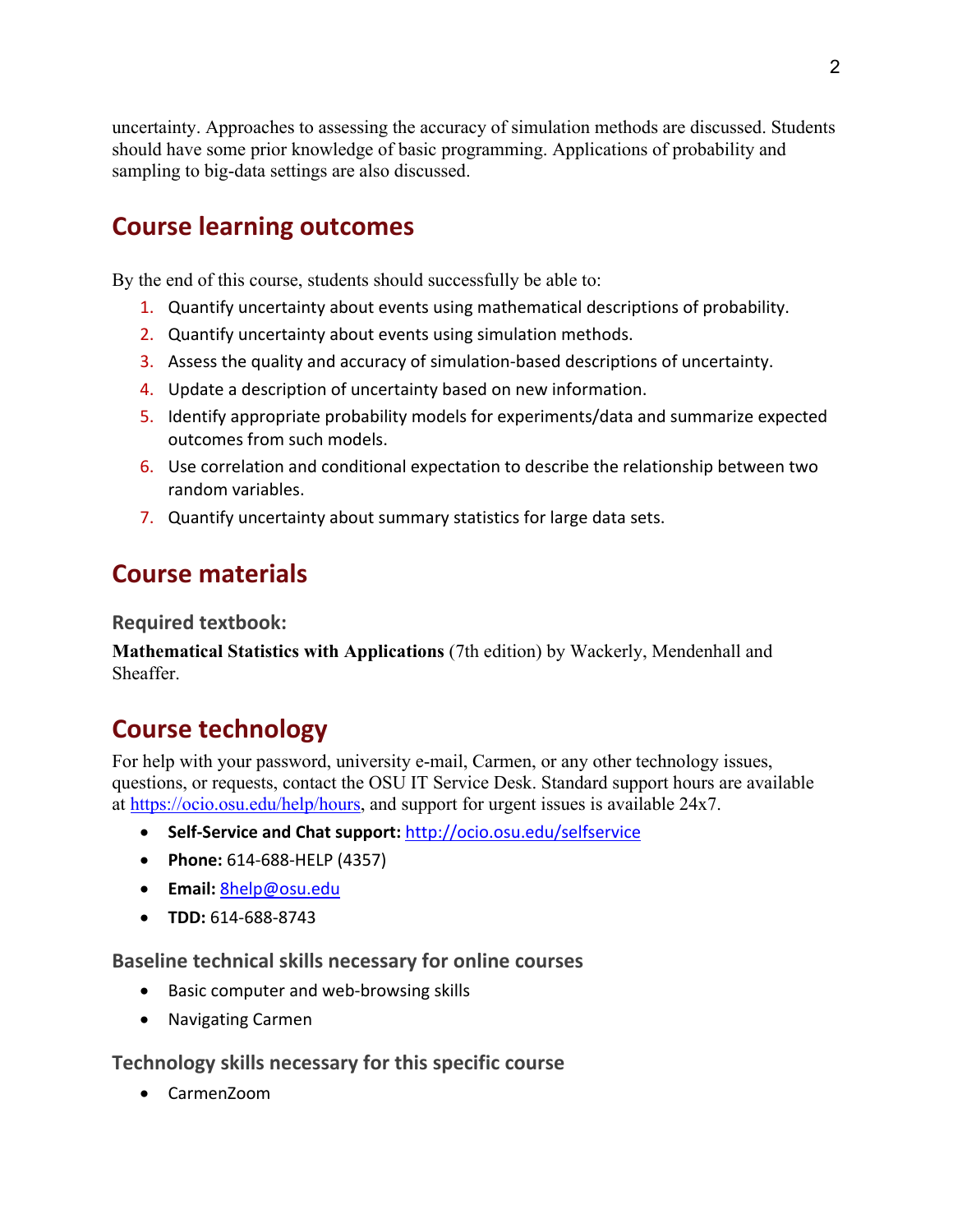- Collaborating in CarmenWiki
- Recording a slide presentation with audio narration
- Recording, editing, and uploading video

#### **Necessary equipment**

- Computer: current Mac (OS X) or PC (Windows 10+) with high-speed internet connection
- Webcam: built-in or external webcam, fully installed
- Microphone: built-in laptop or tablet mic or external microphone

#### **Necessary software**

- On occasion, I may use the statistical software package called R (The R Project for Statistical Computing; [http://www.r-project.org/\)](http://www.r-project.org/) to illustrate certain aspects. Here is the information for obtaining R.
	- o You can download R for Windows, Mac, and Linux, from the CRAN archive at [https://cran.r-project.org.](https://cran.r-project.org/)
	- o An in-depth introduction to R is available at [http://cran.r](http://cran.r-project.org/doc/manuals/R-intro.pdf)[project.org/doc/manuals/R-intro.pdf](http://cran.r-project.org/doc/manuals/R-intro.pdf)
	- $\circ$  Hands-on tutorials are available in the Swirl system, which you can learn about at [http://swirlstats.com/.](http://swirlstats.com/) In particular, "R Programming: The basics of programming in R" is an appropriate first tutorial for students who have never used R.
- An easier to use interface to R is available in the software package RStudio. This package is available for Windows, Mac, and Linux and can be downloaded for free from [http://rstudio.org.](http://rstudio.org/) **Note that RStudio requires R to be installed.**
- [Microsoft Office 365 ProPlus](https://ocio.osu.edu/blog/community/2015/08/18/free-microsoft-office-for-ohio-state-students) All Ohio State students are now eligible for free Microsoft Office 365 ProPlus through Microsoft's Student Advantage program. Each student can install Office on five PCs or Macs, five tablets (Windows, iPad® and Android™) and five phones.
	- o Students are able to access Word, Excel, PowerPoint, Outlook and other programs, depending on platform. Users will also receive 1 TB of OneDrive for Business storage.
	- $\circ$  Office 365 is installed within your BuckeyeMail account. Full instructions for downloading and installation can be found [https://ocio.osu.edu/kb04733.](https://ocio.osu.edu/kb04733)

## **Course delivery**

The class is scheduled to meet on MWF from 1:50pm – 2:45pm. For the Autumn 2020 offering, the course will be taught in hybrid mode. We will have an in-person class on Monday and live online lectures through carmen zoom on Wednesday and Friday. University rules would be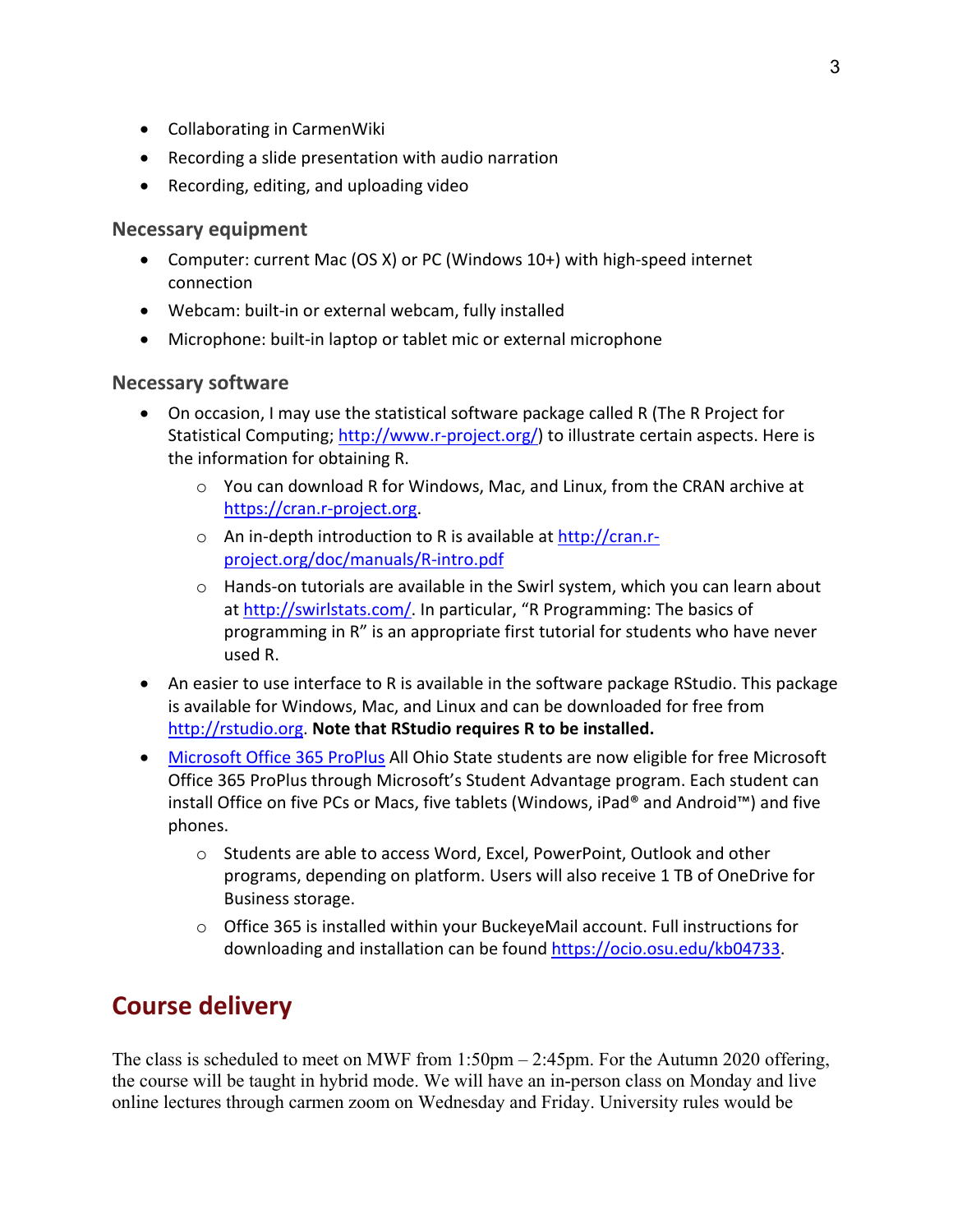followed for in person lectures. **Masks** are compulsory. The seating arrangement would remain the same for the entire semester to help with contact tracing. The online lectures will be recorded and posted on the class website. *The recorded lectures wont be posted immediately after the lecture. We have not decided on an appropriate lag but the lag will keep increasing as the attendance in the live lectures drops. If for any reason, you wont be able to attend the live lecture, you can email me in advance and I can send you the video sometime before I post it for the class.* Links for the Zoom meetings will be posted well in advance on Carmen.

On occasion, instructional videos may be posted to the class website. Such videos will replace a live Zoom lecture and will contain new course material and worked examples. You will be responsible for watching the videos, studying the new material and working through the examples presented in the videos or assigned as an exercise.

The vast majority of the course can be completed asynchronously, meaning that you will be able to study materials and work on assessments according to your own schedule. Throughout the course, the balance between synchronous (live lectures) and asynchronous (posted videos) may change, based on the specific topic we are covering, or other factors.

Weekly office hours will be held via CarmenZoom, at the times given above (see Instructor section). Graders office hours will be held via MSLC (see grader section).

# **Grading and faculty response**

## **Grades**

| Assignment or category | Percentage |
|------------------------|------------|
| Homework               | 20         |
| Quizzes                | 20         |
| Midterm 1              | 20         |
| Midterm 2              | 20         |
| Final Exam             | 20         |
| Total                  | 100        |

## **Assignment information**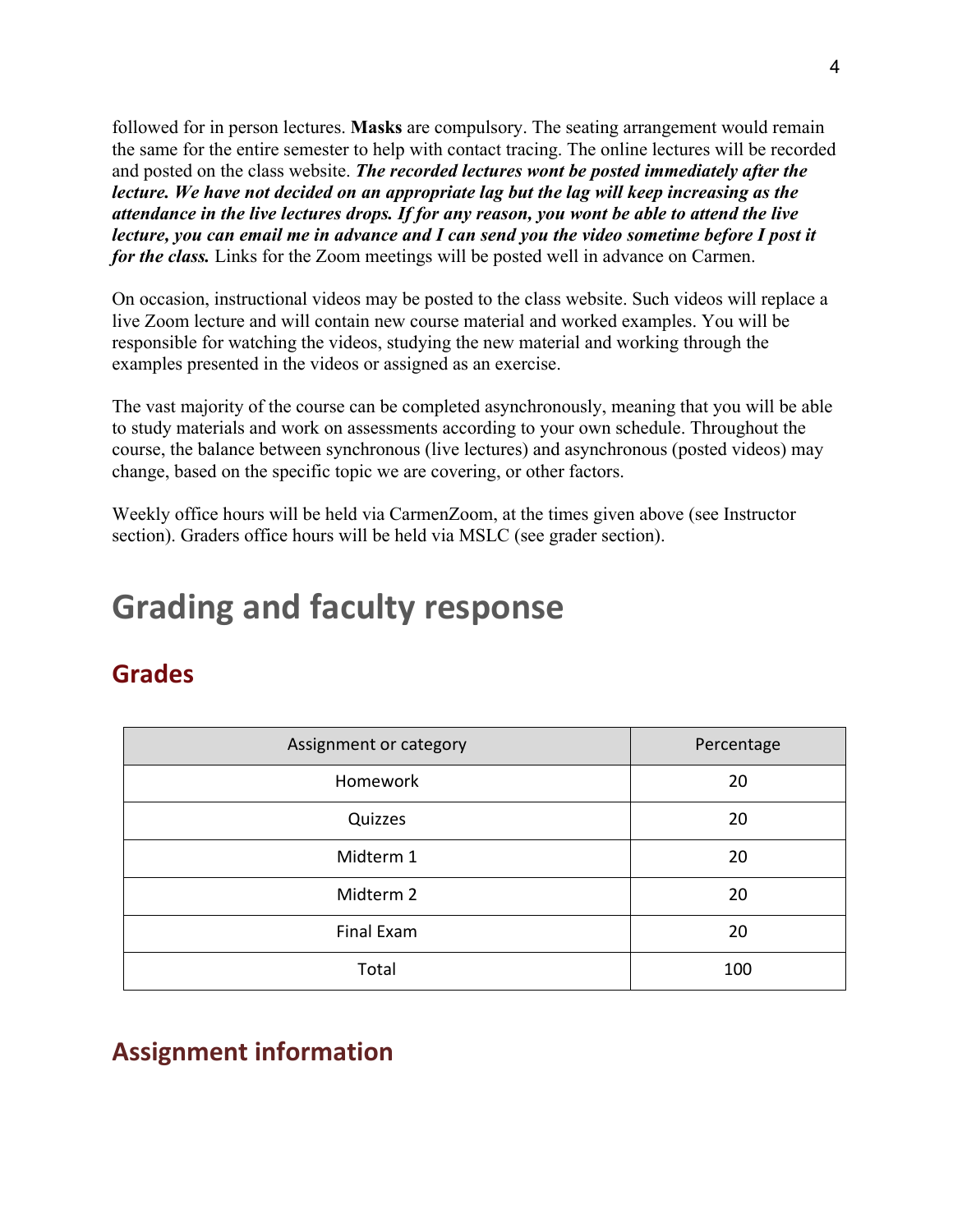**Homework:** There will be (approximately) biweekly homework assignments posted on the course website.

**Quizzes:** There will be weekly quizzes. These will be administered online, through Carmen. There will be a sufficiently large time window, but once you begin taking the quiz there will be a time limit for you to complete it. **Proctorio** will be used during the quizzes.

**Exams:** There will be two midterm exams and one final exam. All exams will be delivered remotely, via Carmen. The final exam will take place at the time and date established by the University. Information about the exams will be posted well in advance through the course website. **Proctorio** will be used during exams. The **tentative** dates for the exams are as follows:

Exam 1: Wednesday, October 7

Exam 2: Friday, November 6

Final Exam: Thursday, December 10

### **Late assignments**

Late assignments are not accepted and written documentation is required for missed assignments. If you are unable to complete an assignment on time, please get in touch with me *as soon as possible* so we can discuss your situation.

### **Grading scale**

93–100: A 90–92.9: A-87–89.9: B+ 83–86.9: B 80–82.9: B-77–79.9: C+ 73–76.9: C 70 –72.9: C- $67 - 69.9$ : D+  $60 - 66.9$ : D Below 60: E

### **Faculty feedback and response time**

I am providing the following list to give you an idea of my intended availability throughout the course. (Remember that you can call **614-688-HELP** at any time if you have a technical problem.)

#### **Grading and feedback**

For large weekly assignments, you can generally expect feedback within **7 days**.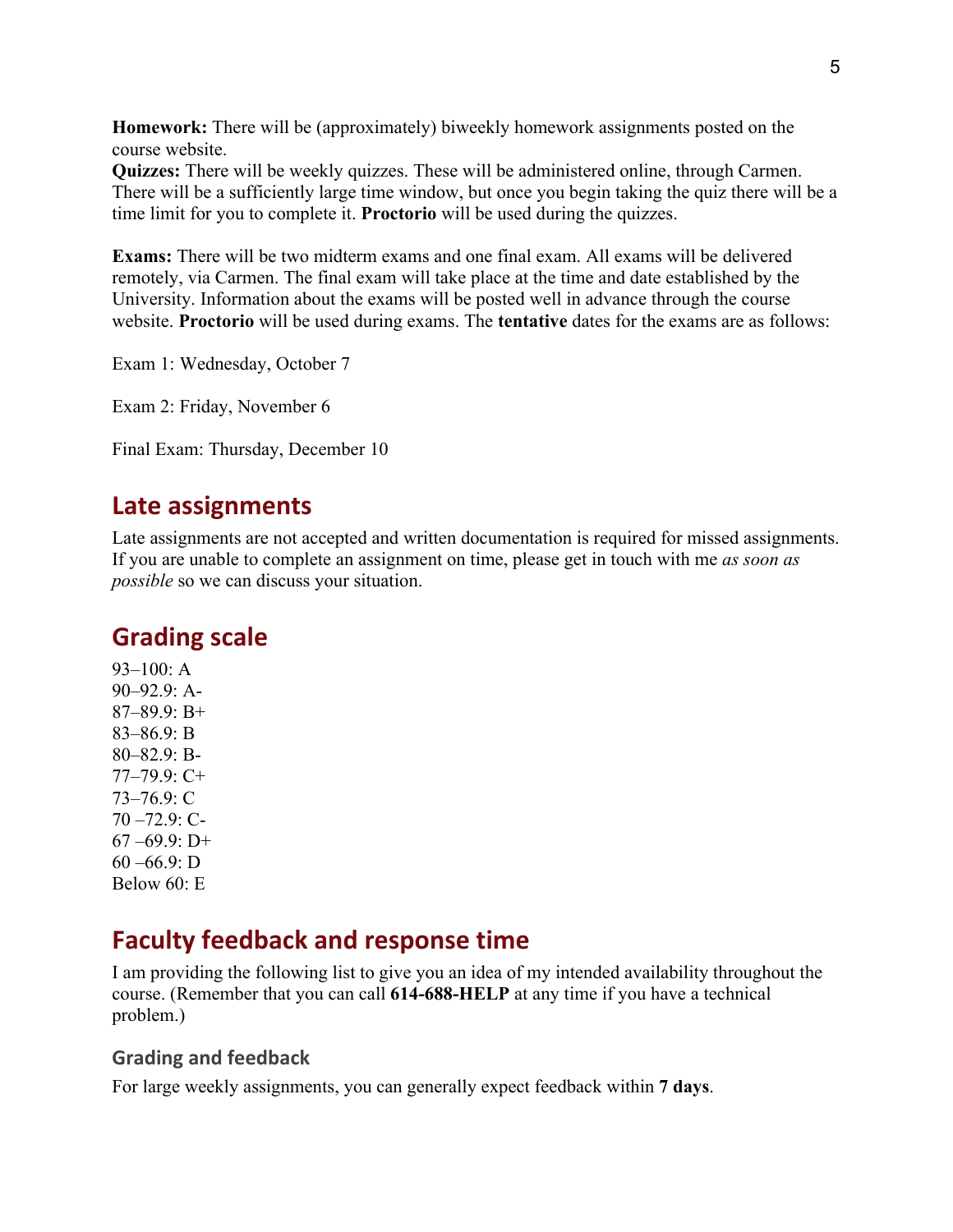#### **E-mail**

I will reply to e-mails within **24 hours on school days**.

#### **Discussion board**

I will check and reply to messages in the discussion boards every **24 hours on school days**.

# **Attendance, participation, and discussions**

## **Student participation requirements**

Because this is a distance-education course, your attendance is based on your online activity and participation. The following is a summary of everyone's expected participation:

• **Logging in**: **AT LEAST ONCE PER WEEK**

Be sure you are logging in to the course in Carmen each week, including weeks with holidays or weeks with minimal online course activity. (During most weeks you will probably log in many times.) If you have a situation that might cause you to miss an entire week of class, discuss it with me *as soon as possible.*

• **Office hours and live sessions**: **OPTIONAL OR FLEXIBLE**

All live, scheduled events for the course, including my office hours, are optional. For live presentations, I will provide a recording that you can watch later. *The recorded lectures wont be posted immediately after the lecture. We have not decided on an appropriate lag but the lag will keep increasing as the attendance in the live lectures drops. If for any reason, you wont be able to attend the live lecture, you can email me in advance and I can send you the video sometime before I post it for the class.* If you are required to discuss an assignment with me, please contact me at the beginning of the week if you need a time outside my scheduled office hours.

• **Participating in discussion forums**: **SEVERAL TIMES PER WEEK** As participation, each week you can expect to post several times as part of our substantive class discussion on the week's topics.

## **Discussion and communication guidelines**

The following are my expectations for how we should communicate as a class. Above all, please remember to be respectful and thoughtful.

- **Writing style**: While there is no need to participate in class discussions as if you were writing a research paper, you should remember to write using good grammar, spelling, and punctuation. Informality (including an occasional emoticon) is fine for non-academic topics.
- **Tone and civility**: Let's maintain a supportive learning community where everyone feels safe and where people can disagree amicably. Remember that sarcasm doesn't always come across online.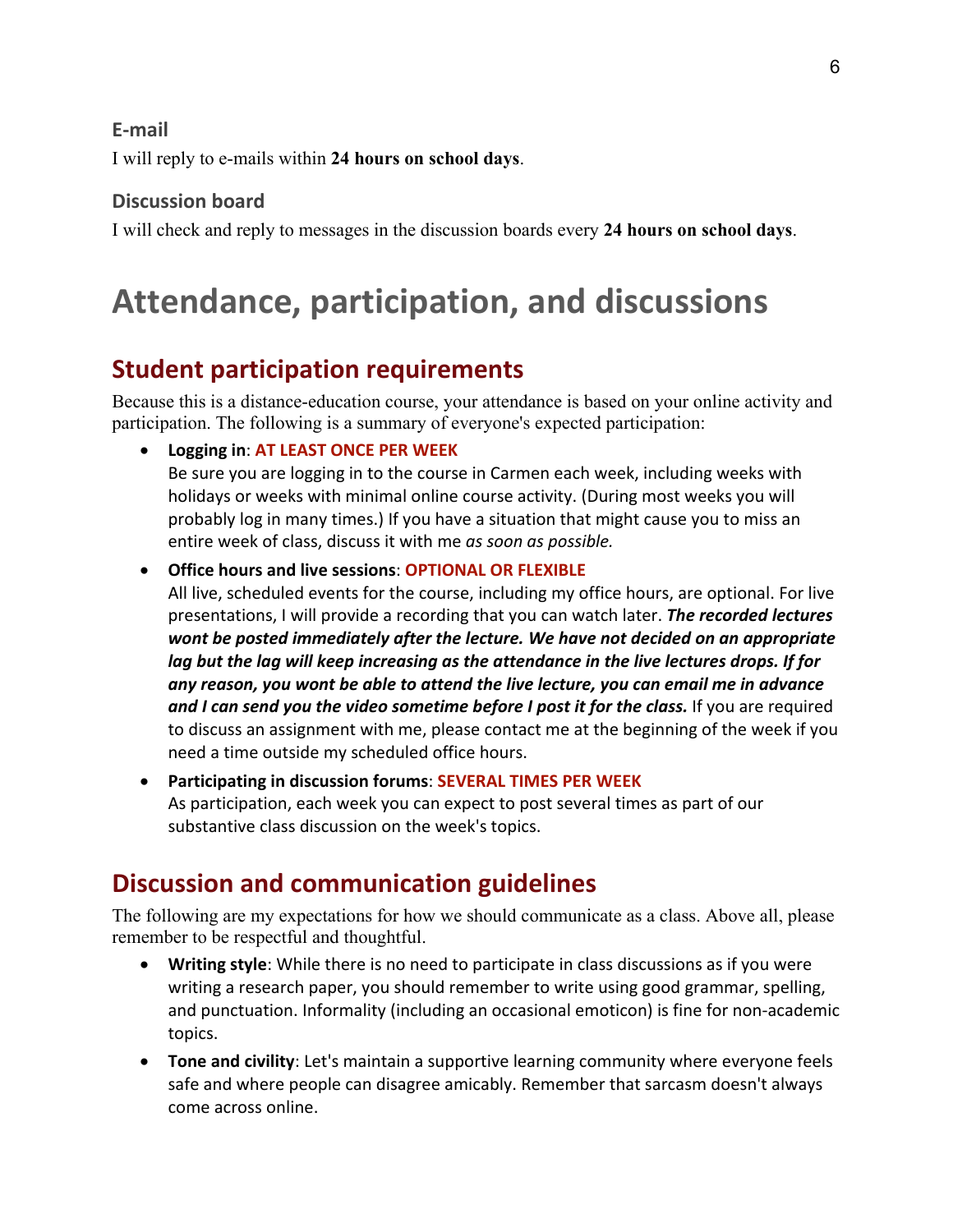- **Citing your sources**: When we have academic discussions, please cite your sources to back up what you say. (For the textbook or other course materials, list at least the title and page numbers. For online sources, include a link.)
- **Backing up your work**: Consider composing your academic posts in a word processor, where you can save your work, and then copying into the Carmen discussion.

# **Other course policies**

## **Health and safety**

The Ohio State University Wexner Medical Center's Cornavirus Outbreak site [\(https://wexnermedical.osu.edu/features/coronavirus\)](https://wexnermedical.osu.edu/features/coronavirus) includes the latest information about COVID-19 as well as guidance for students, faculty and staff.

I expect that you will read and follow the guidelines and requirements for campus safety, which are available at [https://safeandhealthy.osu.edu.](https://safeandhealthy.osu.edu/)

## **Student academic services**

Student academic services offered on the OSU main campus [http://advising.osu.edu/welcome.shtml.](http://advising.osu.edu/welcome.shtml)

## **Student support services**

Student support services offered on the OSU main campus [http://ssc.osu.edu.](http://ssc.osu.edu/)

## **Academic integrity policy**

**Policies for this online course**

- **Quizzes and exams**: You must complete the midterm and final exams yourself, without any external help or communication.
- **Written assignments**: Your written assignments, including discussion posts, should be your own original work. In formal assignments, you should cite the ideas and words of your research sources. You are encouraged to ask a trusted person to proofread your assignments before you turn them in--but no one else should revise or rewrite your work.
- **Reusing past work**: In general, you are prohibited in university courses from turning in work from a past class to your current class, even if you modify it. If you want to build on past research or revisit a topic you've explored in previous courses, please discuss the situation with me.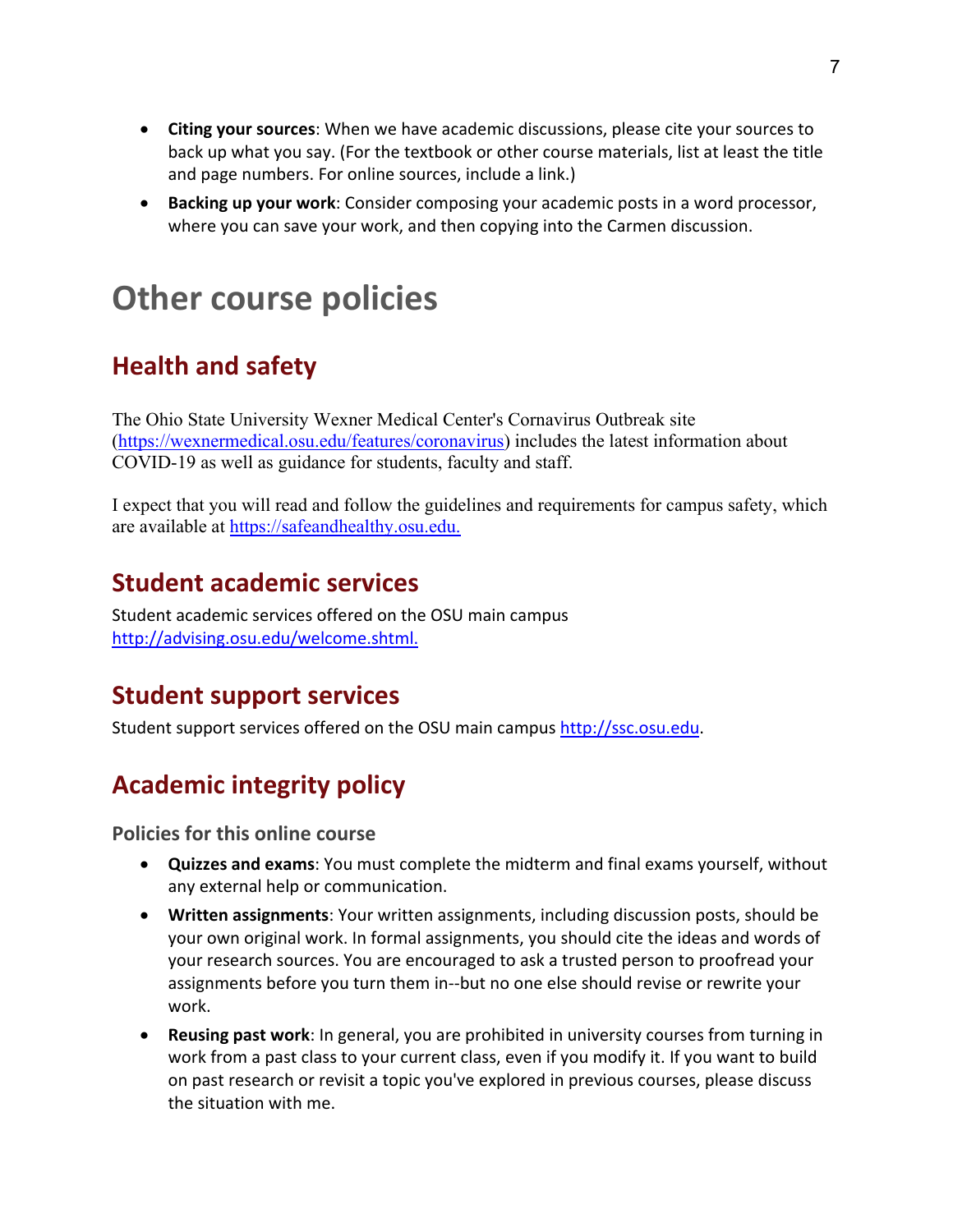- **Falsifying research or results**: All research you will conduct in this course is intended to be a learning experience; you should never feel tempted to make your results or your library research look more successful than it was.
- **Collaboration and informal peer-review**: The course includes many opportunities for formal collaboration with your classmates. While study groups and peer-review of major written projects is encouraged, remember that comparing answers on a quiz or assignment is not permitted. If you're unsure about a particular situation, please feel free just to ask ahead of time.

#### **Ohio State's academic integrity policy**

It is the responsibility of the Committee on Academic Misconduct to investigate or establish procedures for the investigation of all reported cases of student academic misconduct. The term "academic misconduct" includes all forms of student academic misconduct wherever committed; illustrated by, but not limited to, cases of plagiarism and dishonest practices in connection with examinations. Instructors shall report all instances of alleged academic misconduct to the committee (Faculty Rule 3335-5-487). For additional information, see the Code of Student Conduct [http://studentlife.osu.edu/csc/.](http://studentlife.osu.edu/csc/)

## **Copyright disclaimer**

The materials used in connection with this course may be subject to copyright protection and are only for the use of students officially enrolled in the course for the educational purposes associated with the course. Copyright law must be considered before copying, retaining, or disseminating materials outside of the course.

## **Statement on title IX**

Title IX makes it clear that violence and harassment based on sex and gender are Civil Rights offenses subject to the same kinds of accountability and the same kinds of support applied to offenses against other protected categories (e.g., race). If you or someone you know has been sexually harassed or assaulted, you may find the appropriate resources at [http://titleix.osu.edu](http://titleix.osu.edu/) or by contacting the Ohio State Title IX Coordinator, Kellie Brennan, at [titleix@osu.edu](mailto:titleix@osu.edu)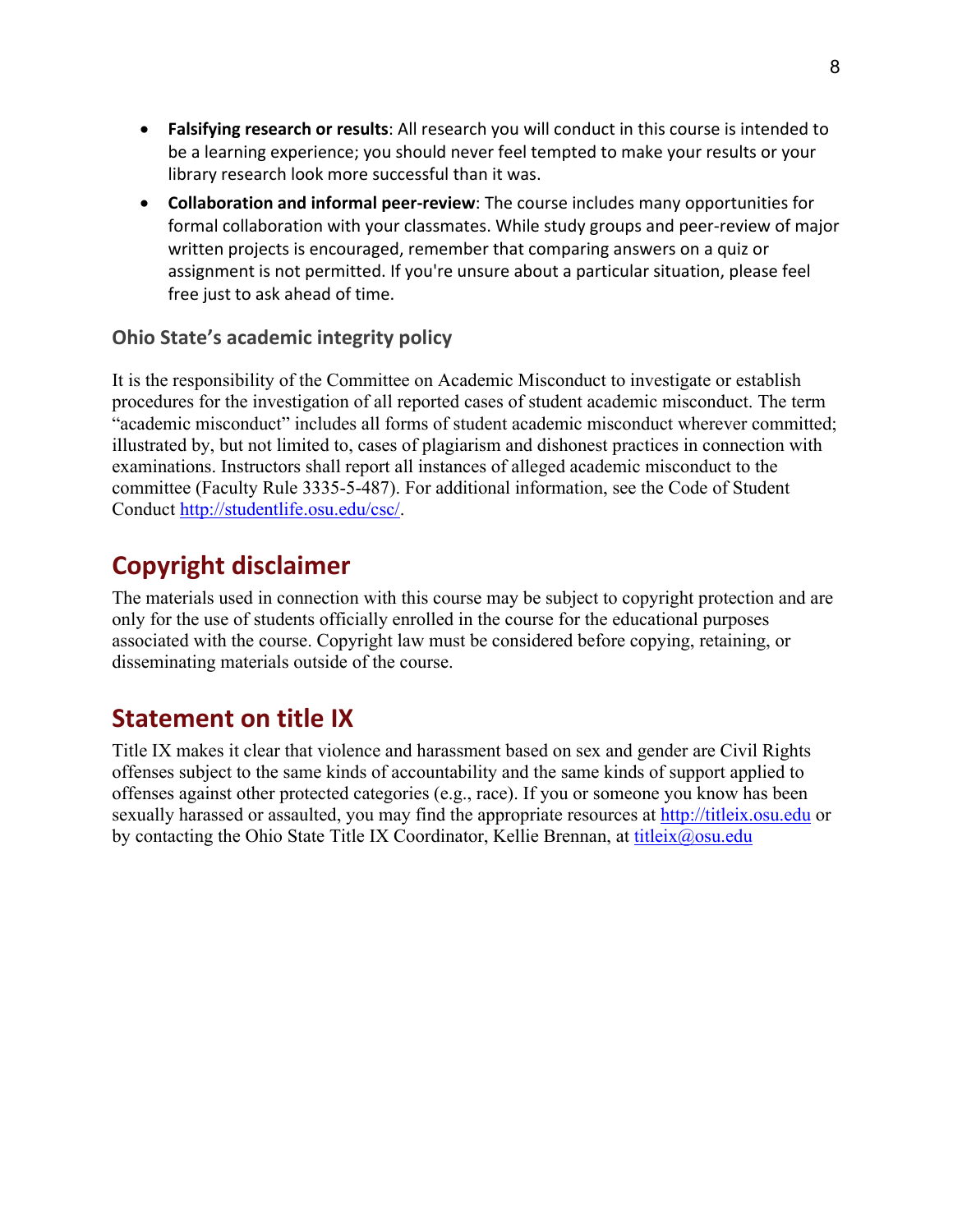## **Accessibility accommodations for students with disabilities**

**The University strives to make all learning experiences as accessible as possible. If you anticipate or experience academic barriers based on your disability (including mental health, chronic or temporary medical conditions), please let me know immediately so that we can privately discuss options. To establish reasonable accommodations, I may request that you register with Student Life Disability Services. After registration, make arrangements with me as soon as possible to discuss your accommodations so that they may be implemented in a timely fashion. SLDS contact information: [slds@osu.edu;](http://slds@osu.edu) 614-292- 3307; [slds.osu.edu;](http://slds.osu.edu/) 098 Baker Hall, 113 W. 12th Avenue.**

#### **Accessibility of course technology**

This online course requires use of Carmen (Ohio State's learning management system) and other online communication and multimedia tools. If you need additional services to use these technologies, please request accommodations with your instructor.

- [Carmen \(Canvas\) accessibility](https://community.canvaslms.com/docs/DOC-2061)
- Streaming audio and video
- Synchronous course tools

## **Your mental health**

As a student you may experience a range of issues that can cause barriers to learning, such as strained relationships, increased anxiety, alcohol/drug problems, feeling down, difficulty concentrating and/or lack of motivation. These mental health concerns or stressful events may lead to diminished academic performance or reduce a student's ability to participate in daily activities. The Ohio State University offers services to assist you with addressing these and other concerns you may be experiencing. If you or someone you know are suffering from any of the aforementioned conditions, you can learn more about the broad range of confidential mental health services available on campus via the Office of Student Life's Counseling and Consultation Service (CCS) by visiting [ccs.osu.edu](http://ccs.osu.edu/) or calling 614-292-5766. CCS is located on the 4th Floor of the Younkin Success Center and 10th Floor of Lincoln Tower. You can reach an on call counselor when CCS is closed at 614-292-5766 and 24 hour emergency help is also available through the 24/7 National Suicide Prevention Hotline at 1-800-273- TALK or at [suicidepreventionlifeline.org](http://suicidepreventionlifeline.org/)

## **Disclaimer**